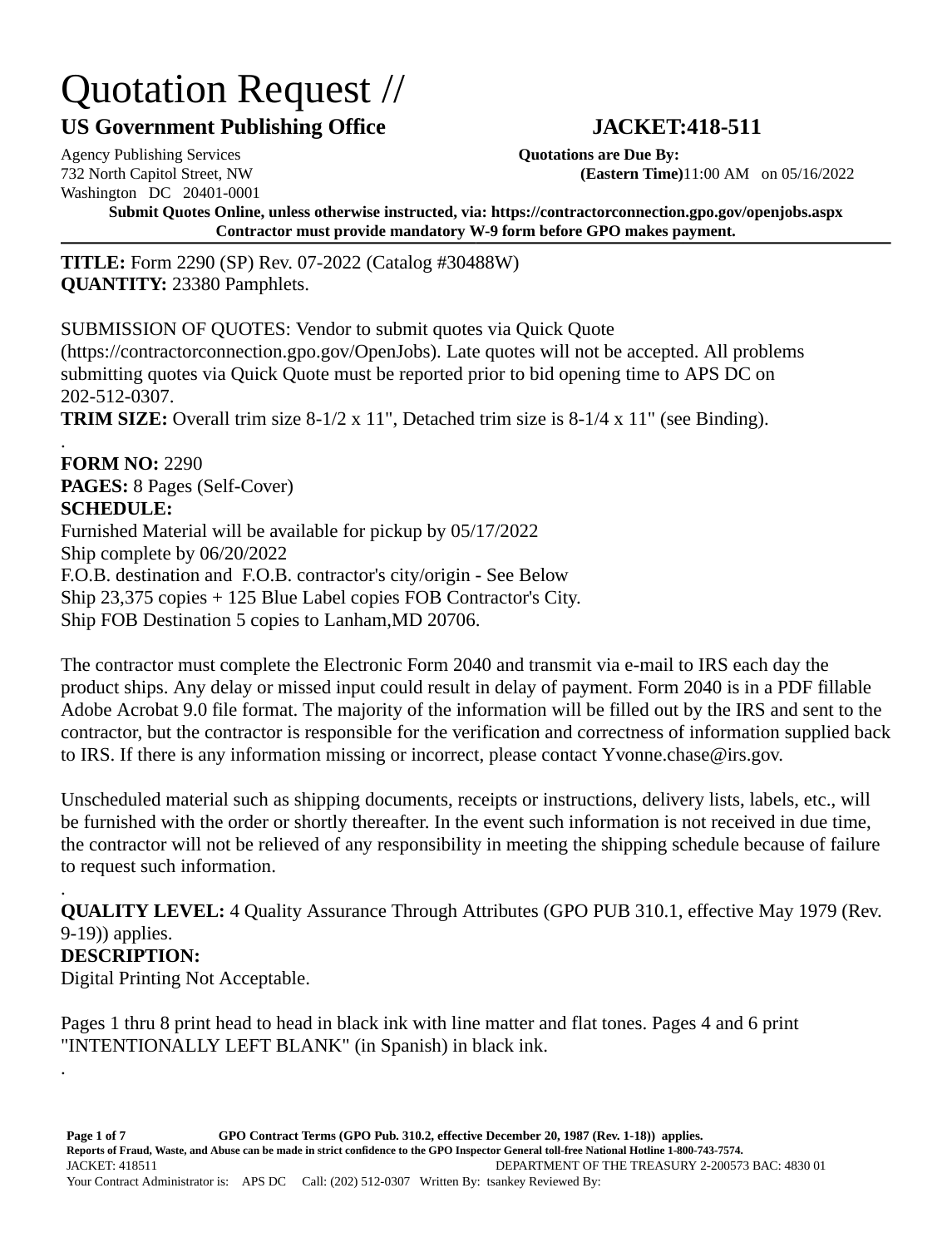**MATERIAL FURNISHED:** Contractor to receive. Via e-mail after award. One (1) Purchase Order. One (1) PDF file for pamphlet. GPO Form 917 (Certificate of Selection). GPO Form 2678 (departmental random copies-blue label). One IRS 2040 Form (Distribution/Shipping list).

Contractor to download the Labeling and Marking Specifications form (GPO Form 905, R. 7-15) from gpo.gov, fill in appropriate blanks, and attach to shipping containers.

IRS Fillable PDF Form 6153 (IRS carton label---label image is approx. 7-11/16 x 4-1/2") provided via e-mail.

IRS Fillable PDF Form 2040 (Electronic Distribution/Shipping Report) provided via email. Internal Revenue Bills of Lading (IRBL) will be furnished via email.

Document 12321 (IRS Pallet Specifications) will be furnished via email.

Identification markings such as register marks, ring folios, rubber stamped jacket numbers, commercial identification marks of any kind, etc., except GPO imprint, form number, and revision date, carried on copy or film, must not print on finished product.

Prior to image processing, the contractor is responsible for checking files contained on the furnished electronic files/media to insure that correct file output selection has been provided for, so as to correctly output for printing. Output must be generated on high resolution image processors. Contractor must set a GPO imprint line and insert per GPO Pub. 310.2, page 9, para. 9).

CONTRACTOR TO FURNISH: All materials and operations, other than those listed above, necessary to produce the product(s) in accordance with these specifications.

Contractor is required to have Internet access, provided through an Internet Service Provider (ISP), an e-mail account and a web browser equivalent to Internet Explorer 6.0. In addition, contractor must have "full version" of Adobe Acrobat 9.0 Professional (or more recent) software.

The use of public address or web-based mail severs (i.e. Hotmail, Yahoo, etc.) is not allowed. The contractor must furnish an email address for the IRS to email the forms mentioned above.

The contractor is accountable to the IRS for all IRBL(s) furnished under this contract. Contractor must notify IRS of all unused IRBL numbers furnished under this contract. Notification of unused IRBL numbers must be emailed to yvonne.chase@irs.gov. After notification, any unused bills of lading must be destroyed by the contractor.

**PAPER:** \* Must be in accordance with JCP Paper Specification Standards in effect on date of this order JCP Code\* D10, Writing; White (With Tablet Stock Option), Basis Size 17 X 22" Basis Weight 20 lbs. **COLOR OF INK:**

Black

.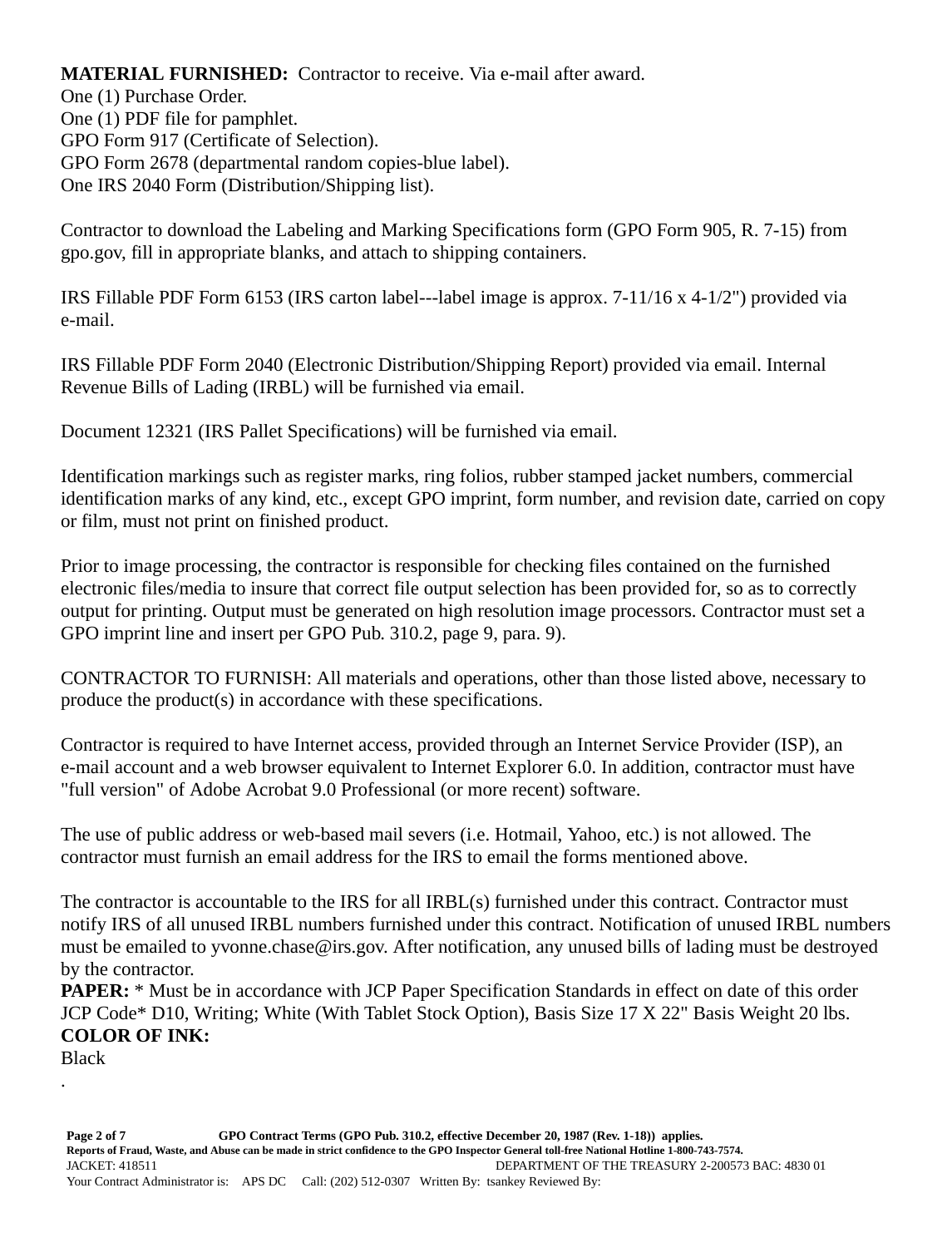#### **PRINT PAGE:** Head to Head **MARGINS:**

1/2" head, center left and right. **PROOFS:** None Required.

#### **BINDING:**

Trim 3 sides and Saddle Stitch in two place on the 11 dimension OR Paste on fold on the 11 dimension.

Perforate (slit or slot without ink) ALL pages vertically 1/4" off fold along entire 11" dimension. In addition, page 8 perforates (slit or slot without ink) horizontally along the entire 8-1/2" dimension, approximately 7-3/4" from top edge of page (see file for dotted line above voucher on page 8).

#### . **PACKING:**

Pack 750 copies per carton in two (2) even stacks per shipping container. Cartons must not exceed 32 lbs. when fully packed.

CONTAINERS/CARTONS: Contractor is to furnish all packaging and shipping containers/cartons. All cartons must be packed solid with a maximum weight of 28 to 32 lbs. per carton. Pack solid in corrugated or solid fiber shipping containers, bursting strength: 200 p.s.i., minimum. Bottom flaps may be glued, stapled, or sealed with 2 to 3" polyester tape (not reinforced minimum 65 lbs./inch transverse tensile strength). The cartons, if stapled, must be stapled before packing and without damage to the product, no staples are to be on the top. Cartons are to be sealed at the top with 2 to 3" paper or polyester tape (not reinforced). Contractor will determine exact dimensions of carton in accordance with trim size and weight of the product produced. All shipping containers/cartons will require an IRS Form 6153 attached.

LABELING AND MARKING (package/container labels): All cartons must have IRS shipping label (IRS Form 6153 (3-2006)) affixed to one end of the carton only (never on top, long-side, or bottom). Bulk Shipment carton labels MUST be generated from the PDF file provided. Contractor MUST produce shipping container labels from the furnished file in the same-size, black ink, on White stock, and fill in any appropriate blanks electronically. Carton labels that are streamlined or recreated (redesigned) by the contractor will not be acceptable. IRS Form 6153 Carton Label will be provided via e-mail to contractor upon award.

Fields for Contractor to Electronically to complete: (a) Carton #of#; (b) From address; (c) To Consignee address; and (d) Carton quantity (if carton quantity is blank, it must be updated with the correct packing quantity).

AUTOMATED CARTON #OF# FIELDS: To print the correct number of labels for each address with sequential carton numbers, input the total number of cartons in second # field and press "Print Labels" button. Warning: Once the print button is pressed, printing cannot be canceled. Be sure all information is correct prior to printing.

The following must be updated ELECTRONICALLY by the contractor, when not entered by IRS on the PDF label using Adobe Acrobat 8.0. DO NOT MAKE HAND-WRITTEN UPDATES TO THE LABEL UNDER ANY CIRCUMSTANCES.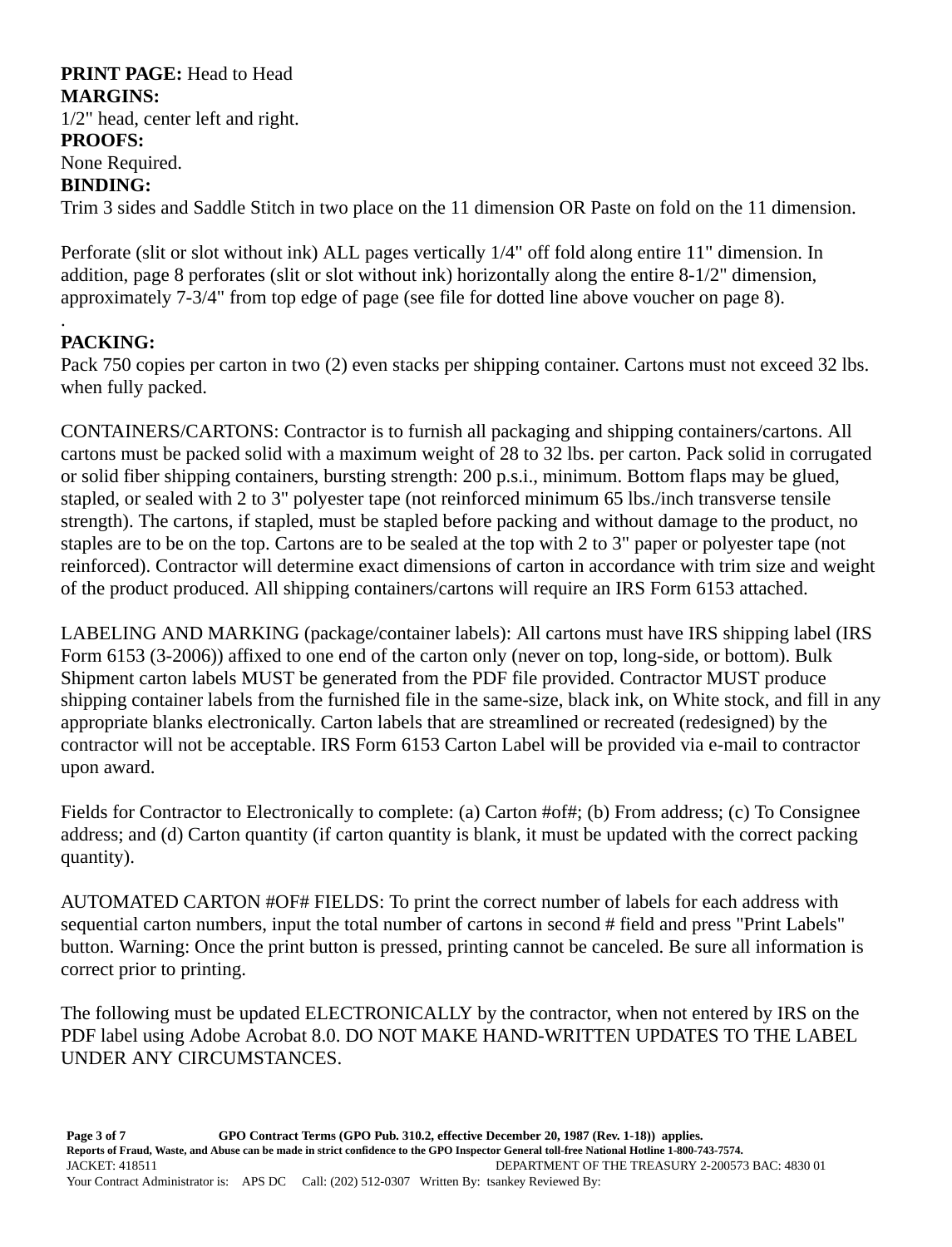- Carton # of #

- From Address

- To Address

- Carton Quantity

If requested, the contractor must send an electronic PDF proof of label prior to reproducing.

#### FAILURE OF THE CONTRACTOR TO PRINT THE PDF LABEL ELECTRONICALLY WILL RESULT IN THE SHIPMENT BEING REJECTED AND RE-LABELED AT THE CONTRACTOR'S EXPENSE.

\* If a "0" is pre-filled in on the furnished PDF label, then contractor MUST change the "0" to reflect actual quantity inside cartons. Contractor must ensure that all cartons have the same quantity. The carton count field in the PDF file is directly linked to the barcode field. All changes to the carton count field MUST be made in the electronic label (not hand filled in) to whatever the true carton quantity is so that it is reflected on the label in both the quantity and barcode fields.

NOTE: In the case of one carton with an odd quantity due to the quantity packed per carton not dividing equally into the quantity ordered, the label for that single carton must also be updated electronically to reflect the true quantity per carton.

\* Automated "Carton #of#" fields: To print the correct number of labels for each address with sequential carton numbers, input in the total number of cartons and press "Print Labels" button. Warning: Once the print button is pressed, printing cannot be canceled. Be sure all information is correct prior to printing labels.

PACKAGING AND PACKING PROBLEMS: In addition to other inspection procedures detailed elsewhere in these specifications, the contractor is responsible for correcting all packaging and packing problems (i.e. mislabeled cartons, IRS carton labels not being used or securely attached, cartons not being packed solid, incorrect pallets, or pallets not being layered right). The delivery will either be returned to the contractor to be corrected or the contractor may be billed by GPO for the amount that accrued in fixing the problem by an outside vendor.

"Mislabeling" means any error on the carton label, which incorrectly states or identifies the title of the form; the form identification number; or the quantity of forms actually contained in the carton, or has any missing information, or is not securely attached.

For Ground Service Deliveries Over 750 lbs. - Shipments over 750 1bs. are to be completed by Motor Freight and require Pallets.

PALLETS (motor freight shipments over 750 1bs only): Pallets must be type III and must conform to Federal Specifications NN-P-71 C, and any amendments thereto except for dimensions and single center stringer. Full entry MUST be on the 40" width. Strict adherence to these dimensions is necessary to accommodate storage requirements of IRS distribution centers. Receipt of incorrect pallets may result in a charge for each incorrect pallet which will be assessed against the contractor. This charge will cover additional costs incurred by IRS to repalletize the shipment onto correct pallets. Cartons shall be stacked on pallets with a maximum height of 55", including pallet. Do NOT use metal strapping or pallet caps for securing material on pallets. There must be no more than one partial pallet per destination.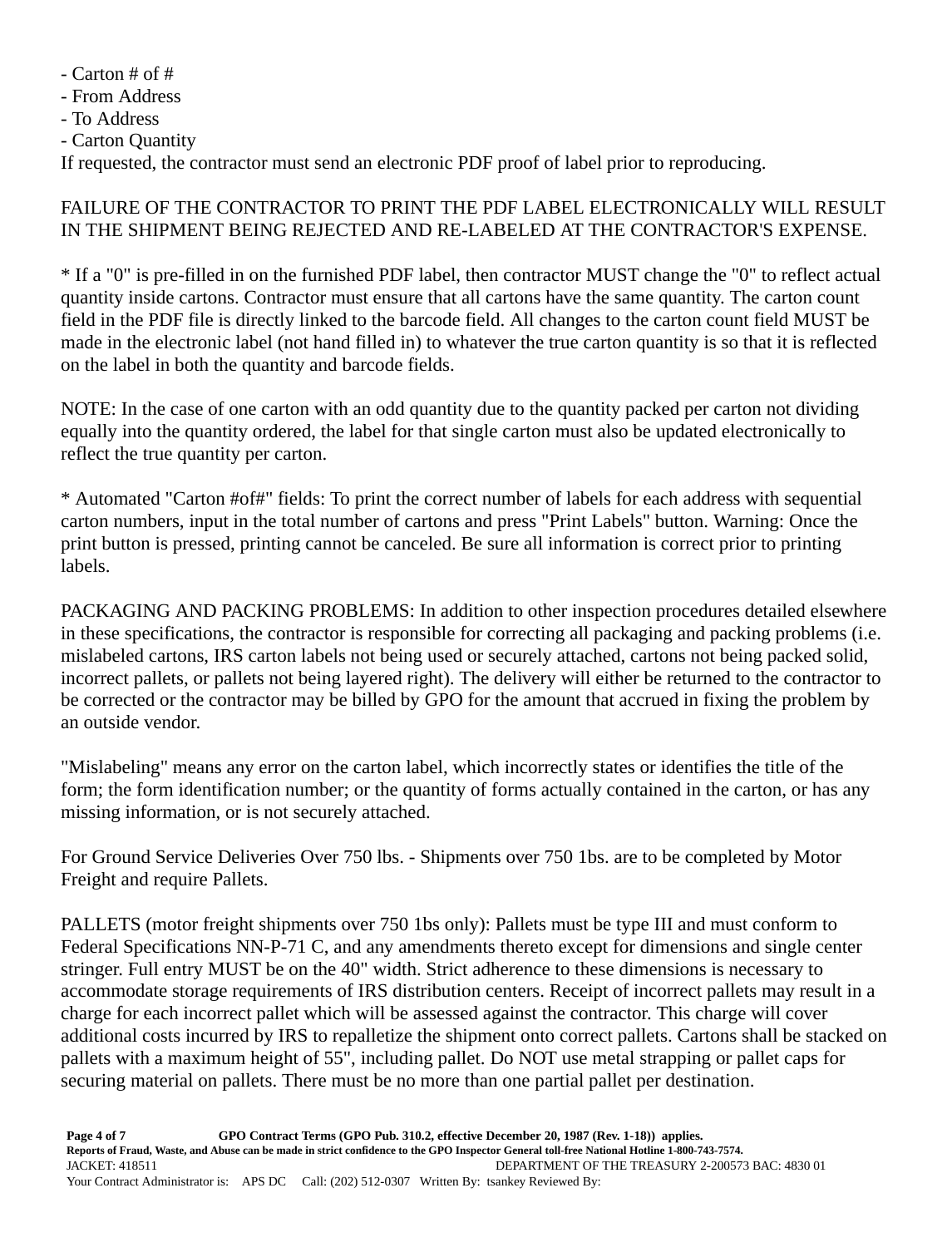For Ground Service Deliveries Under 750 lbs - Contractor is required to ship via small package carrier (ex: UPS). The contractor MUST have the capability to generate SPC shipping labels electronically and each label MUST provide the 2 following reference fields: Reference Field 1 - GPO Jacket #; Reference Field 2 - IRS requisition number for this procurement. MUST Ship all quantities, to all addresses, to be at destination on the specified date (MUST be full quantities to all consignees, no shortages will be accepted unless otherwise specified). Contractor MUST coordinate with their designated motor freight/small package shipper to ensure that deliveries are received at locations on exact day(s) indicated in SCHEDULE.

PALLETIZING: Cartons shall be stacked on pallets using a reverse layer pattern, 9 cartons per layer, with a maximum height of 55", including pallet or a maximum of 7 layers. Cartons must be fastened securely to the pallet in a manner that will prevent movement during transit but permit ready removal, without damage to the cartons, at destination. Neither metal strapping nor pallet caps are to be used. There must be no more than one partial pallet per destination. IRS Document 12321, Pallet Specifications, will be provided via e-mail to contractor upon award.

### **DISTRIBUTION:**

Contractor must notify the ordering agency on the same day that the product ships/delivers via e-mail sent to yvonne.chase@irs.gov. The subject line of this message shall be "Distribution Notice for Requisition 22-00573, Jacket 418-511. The notice must provide all applicable tracking numbers, shipping method, and Title. Contractor must be able to provide copies of all delivery, mailing, and shipping receipts upon agency request.

\*\* Ship FOB Contractor City \*\* Ship 23,375 Pamphlets via IRBL to: IRS National Distribution Center, Receiving Area (309) 556-5169, 2525 Revenue Dr., Bloomington, IL 61705-2500. (OPN 88100-1424).

DEPARTMENTAL RANDOM "BLUE LABEL" COPIES - The contractor MUST submit 125 departmental random copies at the completion of production, to test for compliance against specifications. The contractor must divide their entire order into equal sub lots and 1 copy from a different general area of each sub lot. The contractor will be required to the "Certificate of Selection of Random Copies", furnished by GPO, certifying that copies were selected as directed.

These randomly selected copies must be packed separately and identified by a special Government-furnished blue label, affixed to each affected container. Additional labels, if needed, are to be reproduced on blue stock.

The container and its contents shall be recorded separately on all shipping documents and sent to: IRS/National Distribution Center, Blue Label Copies, 2525 Revenue Drive, Bloomington, IL 61705-2500 separately from any other distribution to this destination. Submit a copy of the signed Government-furnished "Certificate of Selection of Random Copies", along with the Departmental Random Copies.

\*\* Ship FOB Destination \*\* Ship 5 copies via traceable means to: IRS, NCFB, 5000 Ellin Road, SE:W:CAR:MP:CD, C-6/160, Lanham, MD 20706. Attn: Yvonne Chase. Phone # 240-613-5502.

NOTE: Copies must be delivered via traceable means with signature verification. Contractor is responsible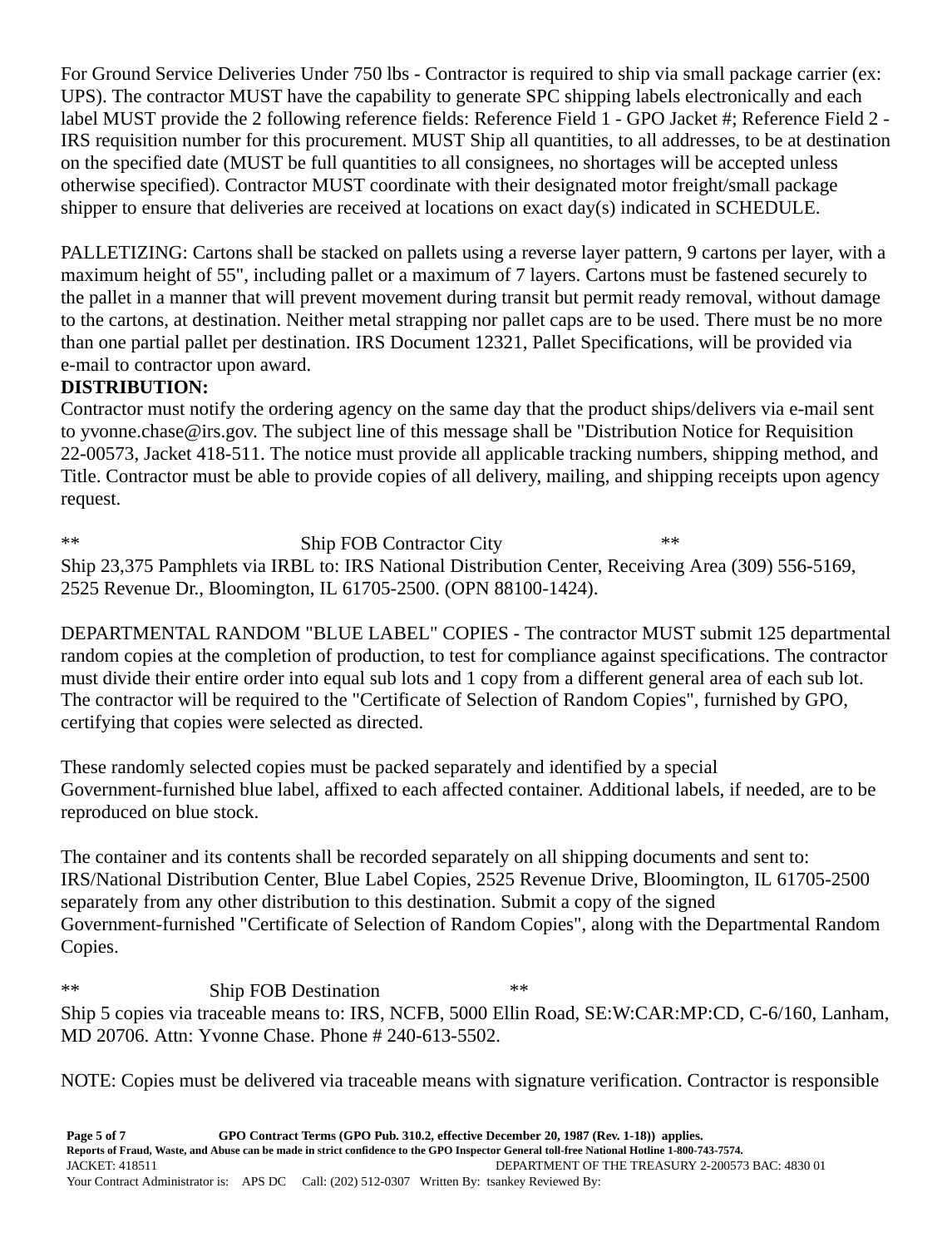for maintaining a shipping log that includes the contact, address, quantity ordered, and tracking/provide number(s) for each destination. Contractor must email shipping log to yvonne.chase@irs.gov no later than one business day after shipping. Include GPO Jacket Number & IRS Requisition Number in the subject line of the email.

SHIPPING MANIFESTS: Contractor will be required to provide tracking numbers for all shipments to Yvonne Chase(yvonne.chase@irs.gov) and GPO representative to verify transit. Verification(s) must be received at time of shipments(s).

All expenses incidental to returning materials, submitting proofs, and furnishing samples must be borne by the contractor.

. **QUALITY ASSURANCE LEVELS AND STANDARDS:** The following levels and standards shall apply to these specifications:

Inspection Levels (from ANSI/ASQC Z1.4):

(a) Non-destructive Tests -- General Inspection Level 1.

(b) Destructive Tests -- Special Inspection Level S-2.

Specified standards to correspond with each required attribute as follows:

| <b>ATTRIBUTE</b>                 | <b>Specified Standard</b>         |
|----------------------------------|-----------------------------------|
| P-7. Type Quality and Uniformity | <b>Furnished Electronic Media</b> |

PREAWARD SURVEY: In order to determine the responsibility of the prime contractor or any subcontractor, the Government reserves the right to conduct an on-site preaward survey at the contractor's/subcontractor's facility or to require other evidence of technical, production, managerial, financial, and similar abilities to perform, prior to the award of a contract. As part of the financial determination, the low contractor may be required to provide one or more of the following financial documents:

- 1) Most recent profit and loss statement
- 2) Most recent Balance Sheet
- 3) Statement of cash flows
- 4) Current official bank statement
- 5) Current lines of credit (with amounts available)
- 6) Letter of commitment from paper supplier(s)
- 7) Letter of commitment from any subcontractor

The documents will be reviewed to validate that adequate financial resources are available to perform the contract requirements. Documents submitted will be kept confidential, and used only for the determination of responsibility by the Government. Failure to provide the requested information in a timely manner may result in the Contracting Officer not having adequate information to reach an affirmative determination of responsibility.

PAYMENT: Submitting invoices for payment via the GPO fax gateway (if no samples are required) utilizing the GPO barcode coversheet program application is the most efficient method of invoicing.